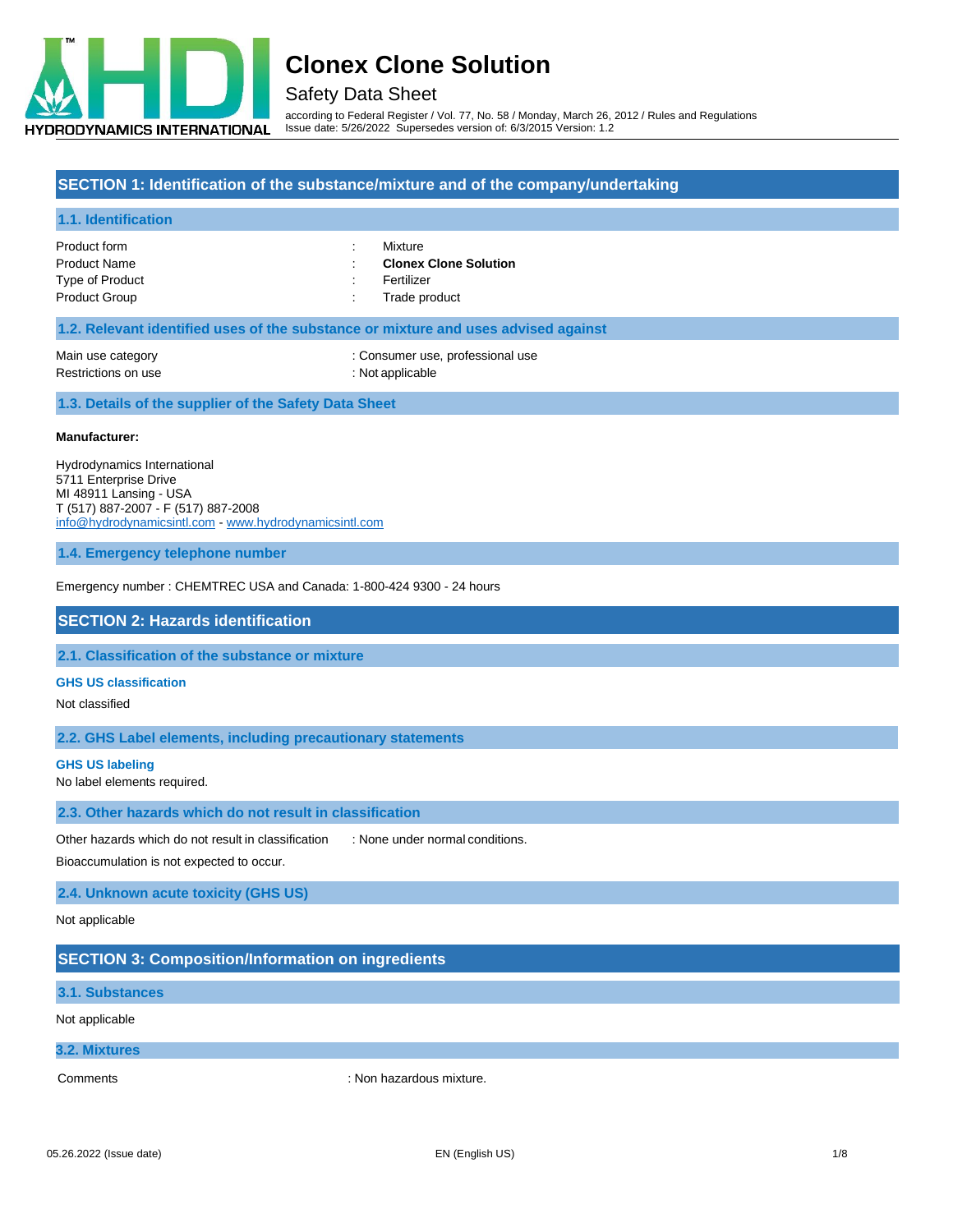### Safety Data Sheet

according to Federal Register / Vol. 77, No. 58 / Monday, March 26, 2012 / Rules and Regulations

| <b>Name</b> | <b>Product identifier</b>              | $\frac{9}{6}$ | <b>GHS US classification</b> |
|-------------|----------------------------------------|---------------|------------------------------|
| Water       | CAS-No.: 7732-18-5<br>EC-No: 231-791-2 | $>70\%$       | Not classified               |

Comments : Contains no other components which will influence the classification of the product.

| <b>SECTION 4: First-aid measures</b>                         |                                                                                                                                                                                                                            |  |
|--------------------------------------------------------------|----------------------------------------------------------------------------------------------------------------------------------------------------------------------------------------------------------------------------|--|
| 4.1. Description of first aid measures                       |                                                                                                                                                                                                                            |  |
| First-aid measures general                                   | : If you feel unwell, seek medical advice (show the label where possible). First aid personnel<br>should wear appropriate protective equipment during any rescue.                                                          |  |
| First-aid measures after inhalation                          | If breathing is difficult, remove victim to fresh air and keep at rest in a position comfortable for<br>breathing. Give oxygen or artificial respiration if necessary. Get medical advice/attention if you<br>feel unwell. |  |
| First-aid measures after skin contact                        | : Take off immediately all contaminated clothing and wash it before reuse. Rinse skin with<br>water/shower.                                                                                                                |  |
| First-aid measures after eye contact                         | Rinse cautiously with water for several minutes. Remove contact lenses, if present and easy to<br>do. Continue rinsing. If eye irritation persists get medical advice/attention.                                           |  |
| First-aid measures after ingestion                           | Rinse mouth. Get medical advice/attention if you feel unwell.                                                                                                                                                              |  |
| 4.2. Most important symptoms and effects (acute and delayed) |                                                                                                                                                                                                                            |  |
|                                                              | Potential Adverse human health effects and symptoms : Based on available data, the classification criteria are not met.                                                                                                    |  |
| Symptoms/effects after inhalation                            | : Inhalation of liquid or overexposure to vapors may cause coughing.                                                                                                                                                       |  |
| Symptoms/effects after skin contact                          | : None under normal conditions.                                                                                                                                                                                            |  |

**4.3. Immediate medical attention and special treatment needed**

Symptoms/effects after eye contact : May cause eye irritation.

Symptoms/effects after ingestion  $\qquad \qquad$ : Ingestion may cause nausea and vomiting.

Treat symptomatically. Emergency eye wash fountains should be available in the immediate vicinity of any potential exposure.

| <b>SECTION 5: Fire-fighting measures</b>                                                   |                                                                                                                                                                                                            |  |
|--------------------------------------------------------------------------------------------|------------------------------------------------------------------------------------------------------------------------------------------------------------------------------------------------------------|--|
| 5.1. Suitable (and unsuitable) extinguishing media                                         |                                                                                                                                                                                                            |  |
| Suitable extinguishing media                                                               | : Use extinguishing agent suitable for surrounding fire. Dry chemical, $CO2$ , water spray or<br>regular foam.                                                                                             |  |
| 5.2. Specific hazards arising from the substance or mixture                                |                                                                                                                                                                                                            |  |
| Fire hazard<br><b>Explosion hazard</b><br>Hazardous decomposition products in case of fire | : Not flammable.<br>: No direct explosion hazard.<br>: Combustion products may include the following: carbon oxides $(CO, CO2)$ (carbon monoxide,<br>carbon dioxide) nitrogen oxides ( $NO$ , $NO2$ etc.). |  |
| 5.3. Advice for firefighters                                                               |                                                                                                                                                                                                            |  |
| Firefighting instructions<br>Protection during firefighting                                | : Do not allow run-off from fire-fighting to enter drains or watercourses.<br>: Self-contained breathing apparatus. Complete protective clothing.                                                          |  |
| <b>SECTION 6: Accidental release measures</b>                                              |                                                                                                                                                                                                            |  |

General measures **interpretatal measures** : Keep out of reach of children. Do not handle until all safety precautions have been read and understood.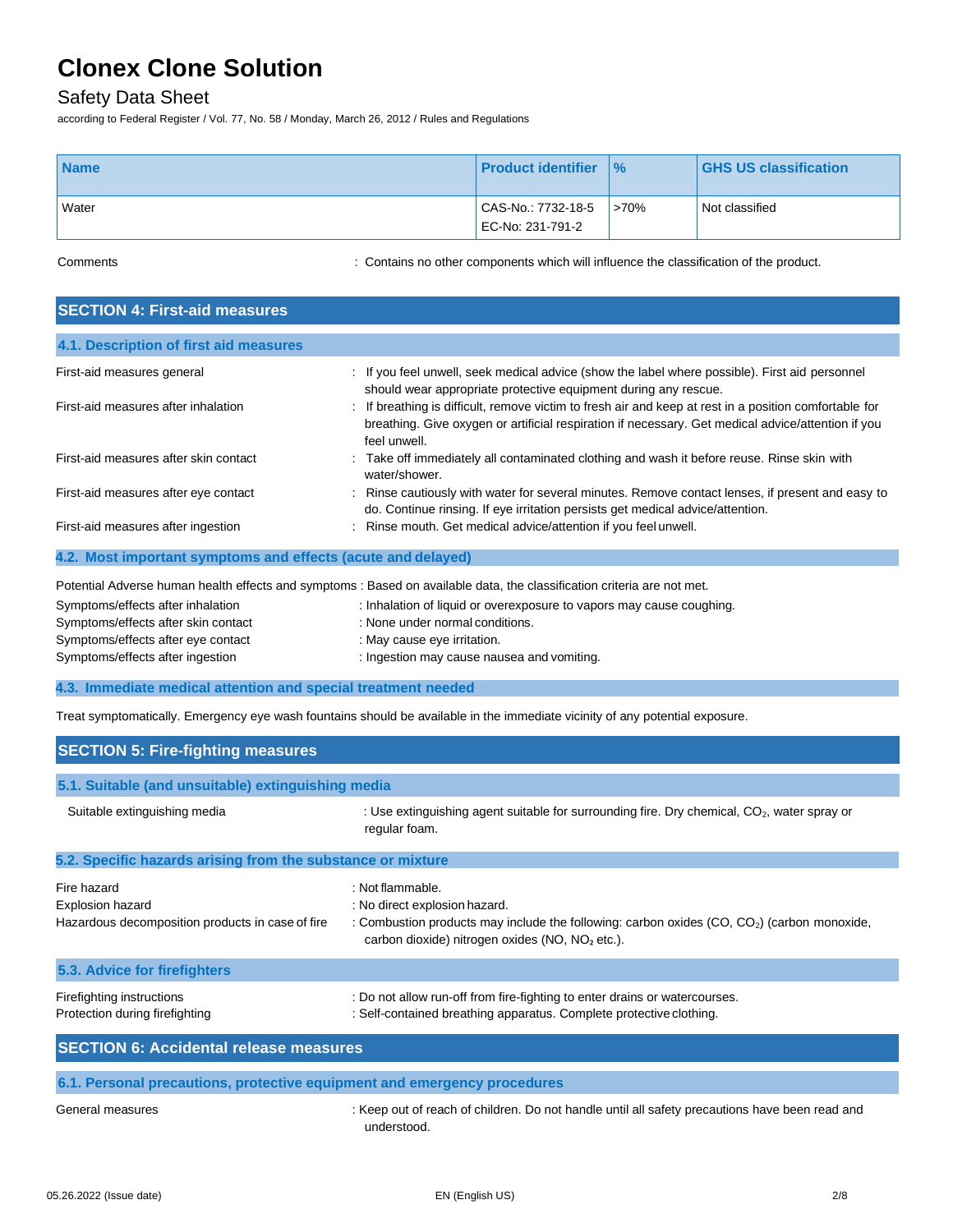### Safety Data Sheet

according to Federal Register / Vol. 77, No. 58 / Monday, March 26, 2012 / Rules and Regulations

| 6.1.1. For non-emergency personnel           |                                                                                                                                                 |
|----------------------------------------------|-------------------------------------------------------------------------------------------------------------------------------------------------|
| Protective equipment<br>Emergency procedures | : Concerning personal protective equipment to use, see Section 8.<br>: Avoid contact with eyes. Evacuate area. Ventilate area.                  |
| 6.1.2. For emergency responders              |                                                                                                                                                 |
| Protective equipment<br>Emergency procedures | : Concerning personal protective equipment to use, see Section 8.<br>: Avoid contact with eyes. Evacuate unnecessary personnel. Ventilate area. |
|                                              |                                                                                                                                                 |

#### **6.2. Environmental precautions**

Avoid release to the environment. Prevent entry to sewers and public waters.

| 6.3. Methods and material for containment and cleaning up |                                                                                                                                                                            |  |
|-----------------------------------------------------------|----------------------------------------------------------------------------------------------------------------------------------------------------------------------------|--|
| For containment                                           | : Stop leak without risk if possible. Cover spill with non combustible material, e.g.: sand, earth,<br>vermiculite. For a large spillage, contain the spillage by bunding. |  |
| Methods for cleaning up                                   | : Take up liquid spill into absorbent material. Shovel or sweep up and put in a closed container for<br>disposal. Clean contaminated surfaces with an excess of water.     |  |
| Other information                                         | : Dispose of materials or solid residues at an authorized site.                                                                                                            |  |
| 6.4. Reference to other sections                          |                                                                                                                                                                            |  |

#### SECTION 8. SECTION 11. SECTION 13.

| <b>SECTION 7: Handling and storage</b>                                                 |                                                                                                                                                                                                                                                                              |
|----------------------------------------------------------------------------------------|------------------------------------------------------------------------------------------------------------------------------------------------------------------------------------------------------------------------------------------------------------------------------|
| 7.1. Precautions for safe handling                                                     |                                                                                                                                                                                                                                                                              |
| Additional hazards when processed<br>Precautions for safe handling<br>Hygiene measures | : Not expected to present a significant hazard under anticipated conditions of normal use.<br>: Avoid contact with eyes. Wear eye protection.<br>: Take off immediately all contaminated clothing and wash it before reuse. Always wash hands<br>after handling the product. |

#### **7.2. Conditions for safe storage, including any incompatibilities**

| Technical measures    | : Keep out of reach of children.                                                         |
|-----------------------|------------------------------------------------------------------------------------------|
| Storage conditions    | : Keep only in original container. Keep cool. Protect from sunlight. Protect from frost. |
| Incompatible products | : Strong bases.                                                                          |
| Storage temperature   | : 6 – 30 °C                                                                              |

#### **SECTION 8: Exposure controls/personal protection**

#### **8.1. Control parameters**

| <b>Mixture</b>                        |                     |  |
|---------------------------------------|---------------------|--|
| OSHA permissible exposure limit (PEL) | : No data available |  |
| ACGIH Threshold Limit Value (TLV)     | : No data available |  |

| <b>8.2. Exposure controls</b>    |                                                                                               |
|----------------------------------|-----------------------------------------------------------------------------------------------|
| Appropriate engineering controls | : Emergency eye wash fountains should be available in the immediate vicinity of any potential |
|                                  | exposure.                                                                                     |
| Environmental exposure controls  | : Avoid release to the environment.                                                           |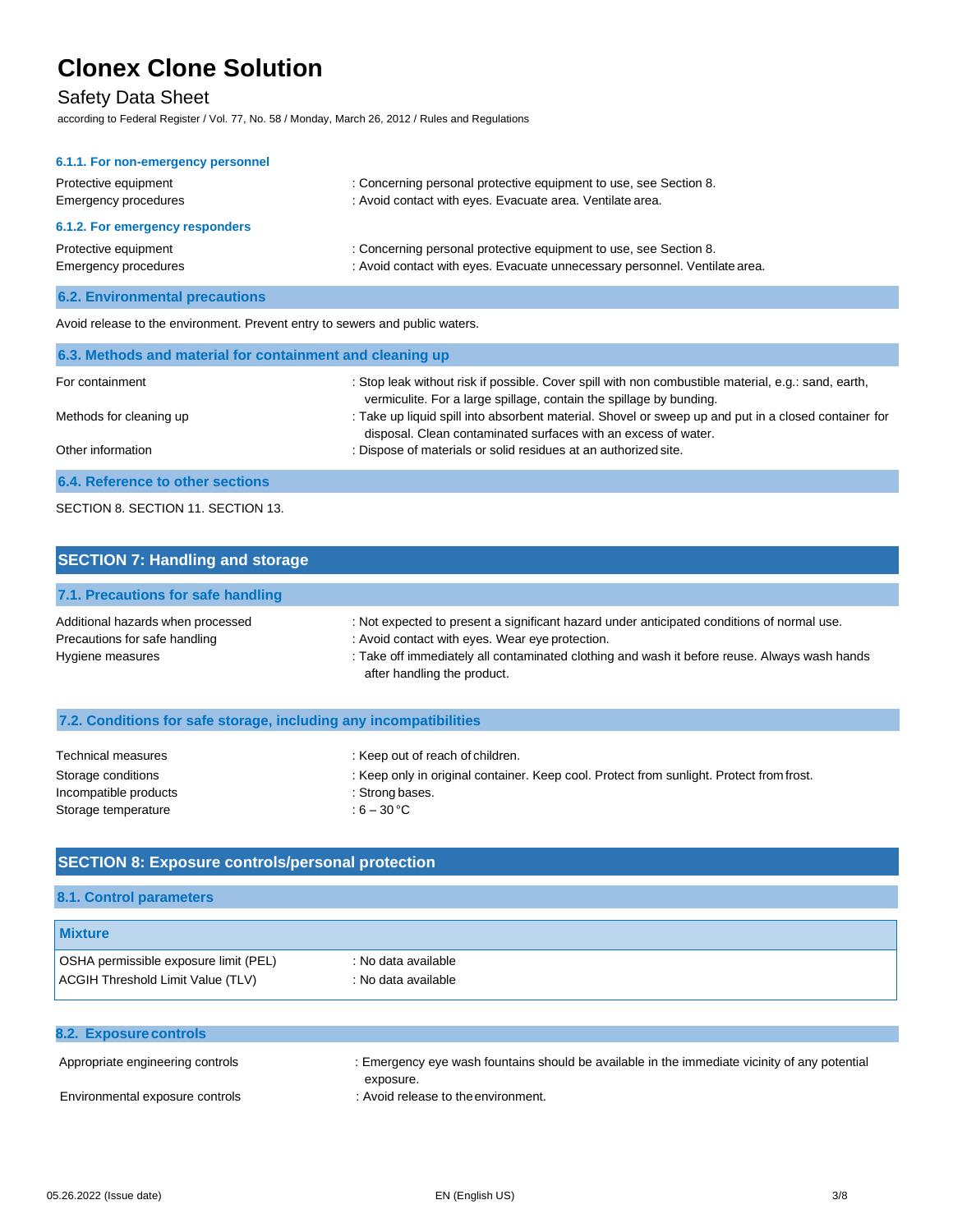### Safety Data Sheet

according to Federal Register / Vol. 77, No. 58 / Monday, March 26, 2012 / Rules and Regulations

#### **8.3. Personal protectiveequipment**

#### **Personal protective equipment:**

Wear eye or face protection. Always wash hands after handling the product. Emergency eye wash fountains should be available in the immediate vicinity of any potential exposure.

| Materials for protective clothing:                                                                                                                                 |
|--------------------------------------------------------------------------------------------------------------------------------------------------------------------|
| Not required for normal conditions of use                                                                                                                          |
| Hand protection:                                                                                                                                                   |
| Protective gloves recommended against minor risks if a risk assessment indicates this is necessary.                                                                |
| Replace gloves in case of any sign of damage. Use gloves in accordance with manufacturer's use limitations and OSHA standard 1910.138 (29CFR).                     |
| Recommended material: PVC, nitrile.                                                                                                                                |
| Breakthrough time: >8 hours                                                                                                                                        |
| Minimum thickness: 0.35 mm                                                                                                                                         |
| Eye protection:                                                                                                                                                    |
| Use safety glasses with side shields if there is a risk of splashing. Use in accordance with manufacturer's use limitations and OSHA standard 1910.138<br>(29CFR). |
| Skin and body protection:                                                                                                                                          |
| Not required for normal conditions of use.                                                                                                                         |
| <b>Respiratory protection:</b>                                                                                                                                     |
| No special respiratory protection equipment is recommended under normal conditions of use with adequate ventilation.                                               |

#### **Personal protective equipment symbol(s):**



#### **Thermal hazard protection:**

Not required for normal conditions of use.

#### **SECTION 9: Physical and chemical properties**

#### **9.1. Information on basic physical and chemical properties**

| Physical state                              | : Liquid                                                                                         |
|---------------------------------------------|--------------------------------------------------------------------------------------------------|
| Appearance                                  | : Clear to slightly hazy liquid                                                                  |
| Color                                       | : Pale yellow                                                                                    |
| Odor                                        | : Faint specific odor                                                                            |
| Odor threshold                              | : Not applicable as this product has a barely detectable odor                                    |
| рH                                          | $:3 - 5$                                                                                         |
| Melting point                               | : Not applicable (aqueous liquid)                                                                |
| Freezing point                              | : $\approx 0^{\circ}$ C                                                                          |
| Boiling point                               | : ≈ 100 °C                                                                                       |
| Flash point                                 | : Not applicable (aqueous non combustible product)                                               |
| Relative evaporation rate (butyl acetate=1) | : Not determined                                                                                 |
| Flammability (solid, gas)                   | : Not applicable (aqueous liquid)                                                                |
| Vapor pressure                              | : Not determined, product is non volatile and therefore not expected to pose a hazard            |
| Vapor pressure at 50 °C                     | : Not determined, product is non volatile and therefore not expected to pose a hazard            |
| Relative vapor density at 20 °C             | : Not determined, product is non volatile at 20°C and is therefore not expected to pose a hazard |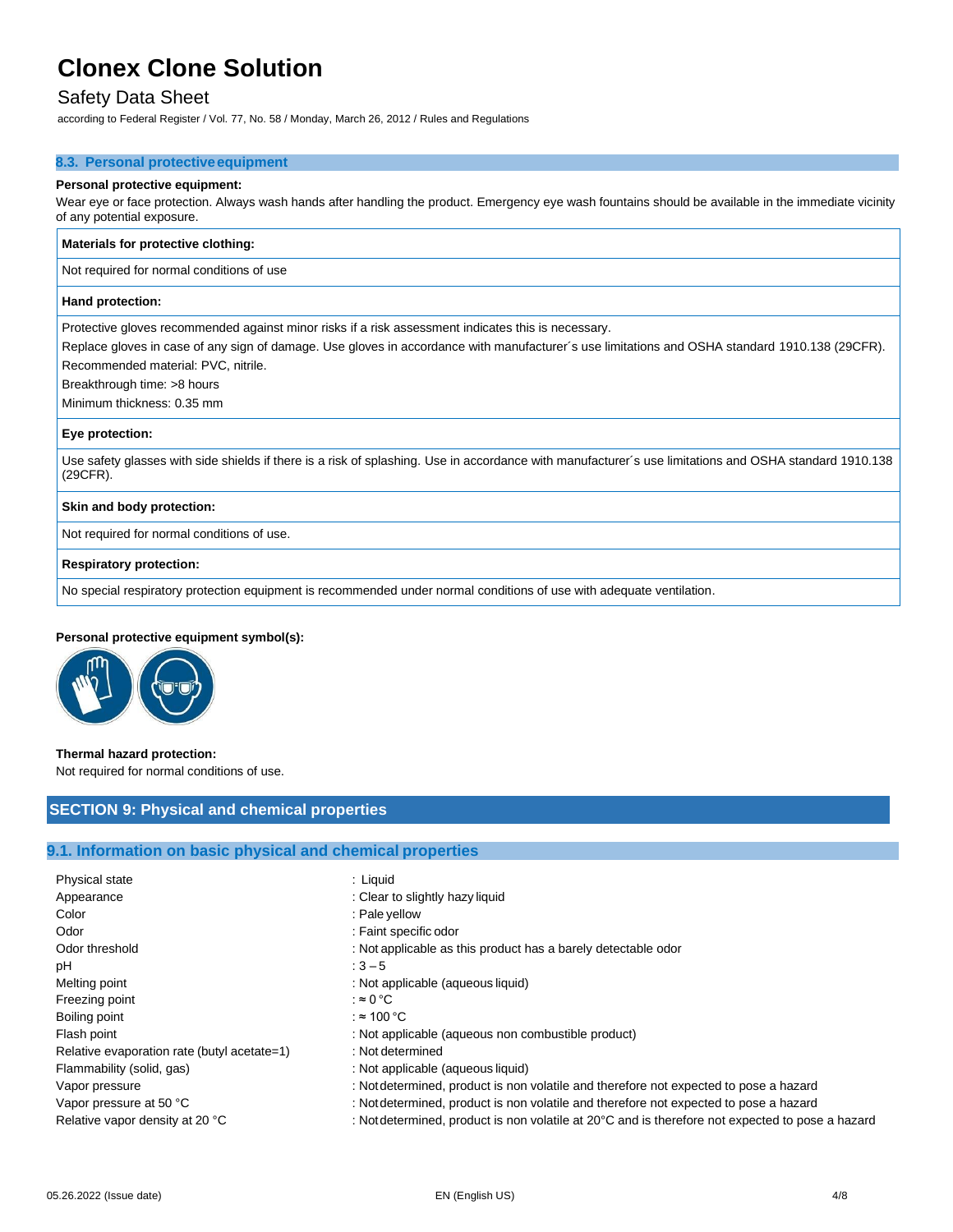### Safety Data Sheet

according to Federal Register / Vol. 77, No. 58 / Monday, March 26, 2012 / Rules and Regulations

| Relative density                                | $\therefore$ 1.1                                                                                                                          |
|-------------------------------------------------|-------------------------------------------------------------------------------------------------------------------------------------------|
| Density                                         | : 1100 kg/m <sup>3</sup>                                                                                                                  |
| Solubility                                      | : Miscible (in all proportions) with : water.                                                                                             |
| Partition coefficient n-octanol/water (Log Pow) | : Not determined as product is inorganic                                                                                                  |
| Partition coefficient n-octanol/water (Log Kow) | : Not determined as product is inorganic                                                                                                  |
| Auto-ignition temperature                       | : Not applicable (aqueous non combustible product)                                                                                        |
| Decomposition temperature                       | : Not determined as chemical composition does not present hazard                                                                          |
| Viscosity, kinematic                            | : Not determined                                                                                                                          |
| Viscosity, dynamic                              | : Not determined as product has a low viscosity and this property is not considered relevant for<br>usage or hazard potential of product. |
| <b>Explosion limits</b>                         | : Not determined as not considered to pose an explosion hazard under normal conditions of usage<br>or storage.                            |
| Explosive properties                            | : Not expected to be a fire/explosion hazard under normal conditions of use.                                                              |
| Oxidizing properties                            | : Does not meet the criteria for classification as oxidising                                                                              |

#### **9.2. Other information**

No additional information available

### **SECTION 10: Stability and reactivity**

#### **10.1. Reactivity**

The product is non-reactive under normal conditions of use, storage and transport.

#### **10.2. Chemical stability**

Stable under normal conditions of use.

**10.3. Possibility of hazardous reactions**

No dangerous reactions known under normal conditions of use.

**10.4. Conditions to avoid**

Keep out of direct sunlight. Protect from freezing.

**10.5. Incompatible materials**

Strong bases.

#### **10.6. Hazardous decomposition products**

No hazardous decomposition products known at room temperature. Combustion products may include the following: carbon oxides (CO, CO2) (carbon monoxide, carbon dioxide) nitrogen oxides (NO, NO₂ etc.).

#### **SECTION 11: Toxicological information**

#### **11.1. Information on toxicological effects**

| Acute toxicity (oral)             | $\therefore$ Not classified |
|-----------------------------------|-----------------------------|
| Acute toxicity (dermal)           | $:$ Not classified          |
| Acute toxicity (inhalation)       | Not classified              |
| Skin corrosion/irritation         | : Not classified            |
|                                   | $pH: 3-5$                   |
| Serious eye damage/irritation     | : Not classified            |
|                                   | $pH: 3 - 5$                 |
| Respiratory or skin sensitization | Not classified<br>٠.        |
| Germ cell mutagenicity            | : Not classified            |
| Carcinogenicity                   | $:$ Not classified          |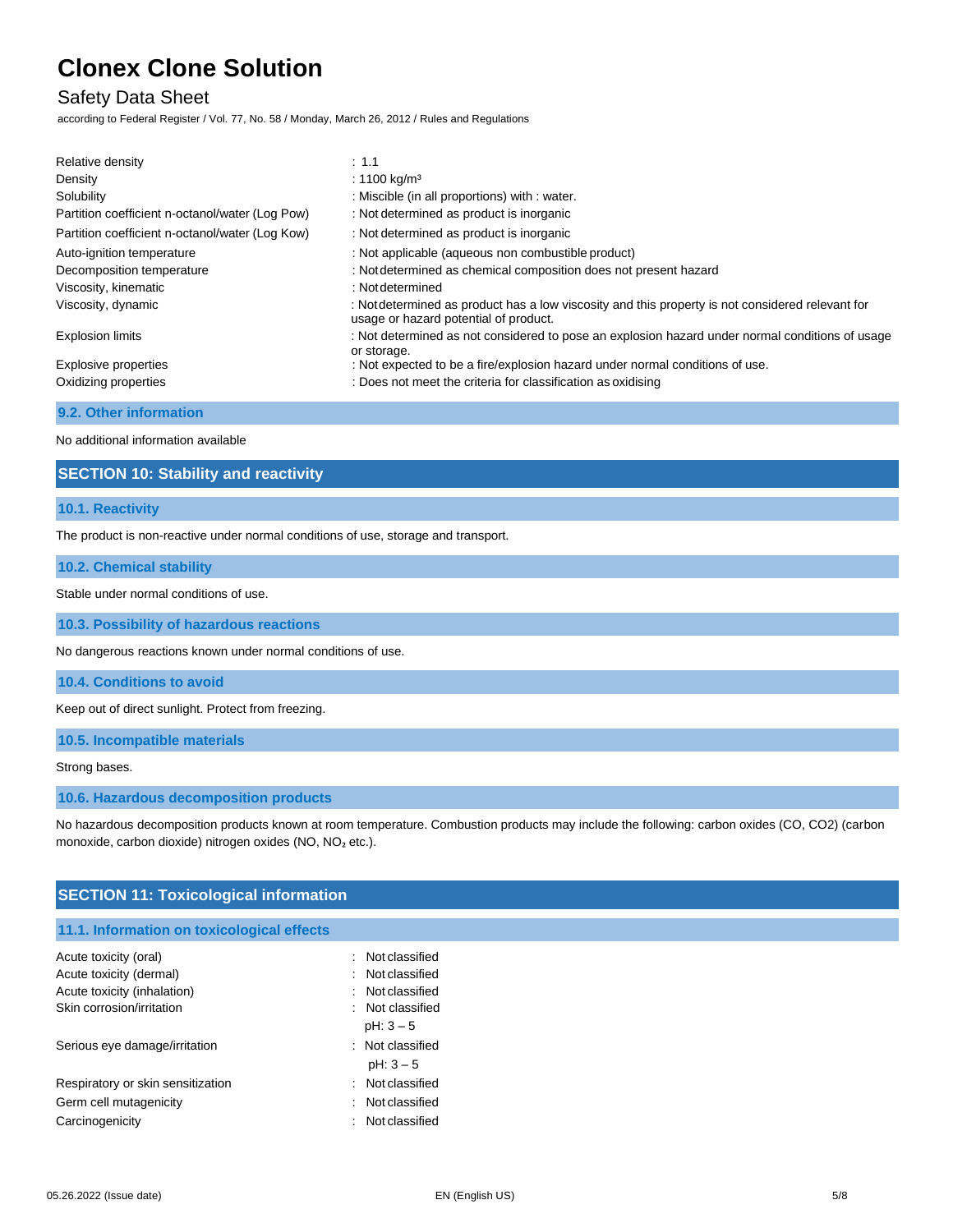# Safety Data Sheet

according to Federal Register / Vol. 77, No. 58 / Monday, March 26, 2012 / Rules and Regulations

| : Not classified |
|------------------|
| : Not classified |
|                  |
| : Not classified |
| : Not classified |
| : Not determined |
|                  |

Potential adverse human health effects and

symptoms **in a symptoms** : Based on available data, the classification criteria are not met

### **SECTION 12: Ecological information**

#### **12.1. Toxicity**

Ecology - general states of the product is not considered harmful to aquatic organisms or to cause long-term adverse effects in the environment.

| 12.2. Persistence and degradability             |                                           |
|-------------------------------------------------|-------------------------------------------|
| <b>Mixture</b>                                  |                                           |
| Persistence and degradability                   | Expected to be biodegradable.             |
| <b>Mixture</b>                                  |                                           |
| Partition coefficient n-octanol/water (Log Pow) | Not determined as product is inorganic.   |
| Partition coefficient n-octanol/water (Log Kow) | Not determined as product is inorganic.   |
| Bioaccumulative potential                       | Bioaccumulation is not expected to occur. |
| 12.4. Mobility in soil                          |                                           |
| <b>Mixture</b>                                  |                                           |
| Ecology - soil                                  | Expected to be highly mobile in soil.     |
| 12.5. Other adverse effects                     |                                           |

No additional information available.

| <b>SECTION 13: Disposal considerations</b> |                                                                                                                                                            |  |  |
|--------------------------------------------|------------------------------------------------------------------------------------------------------------------------------------------------------------|--|--|
| 13.1. Waste treatment methods              |                                                                                                                                                            |  |  |
| Regional legislation (waste)               | : Disposal must be done according to official regulations.                                                                                                 |  |  |
| Waste treatment methods                    | : Dispose of contents/container in accordance with licensed collector's sorting instructions.                                                              |  |  |
| Sewage disposal recommendations            | : Prevent entry to sewers and public waters.                                                                                                               |  |  |
| Product/Packaging disposal recommendations | : A licensed hazardous-waste disposal contractor or collection site, except for empty clean<br>containers which can be disposed of as non-hazardous waste. |  |  |
| Ecology - waste materials                  | : Avoid release to the environment.                                                                                                                        |  |  |

### **SECTION 14: Transport information**

In accordance with DOT / TDG / IMDG / IATA.

#### **14.1. UN number**

Not regulated for transport

**14.2. UN proper shipping name**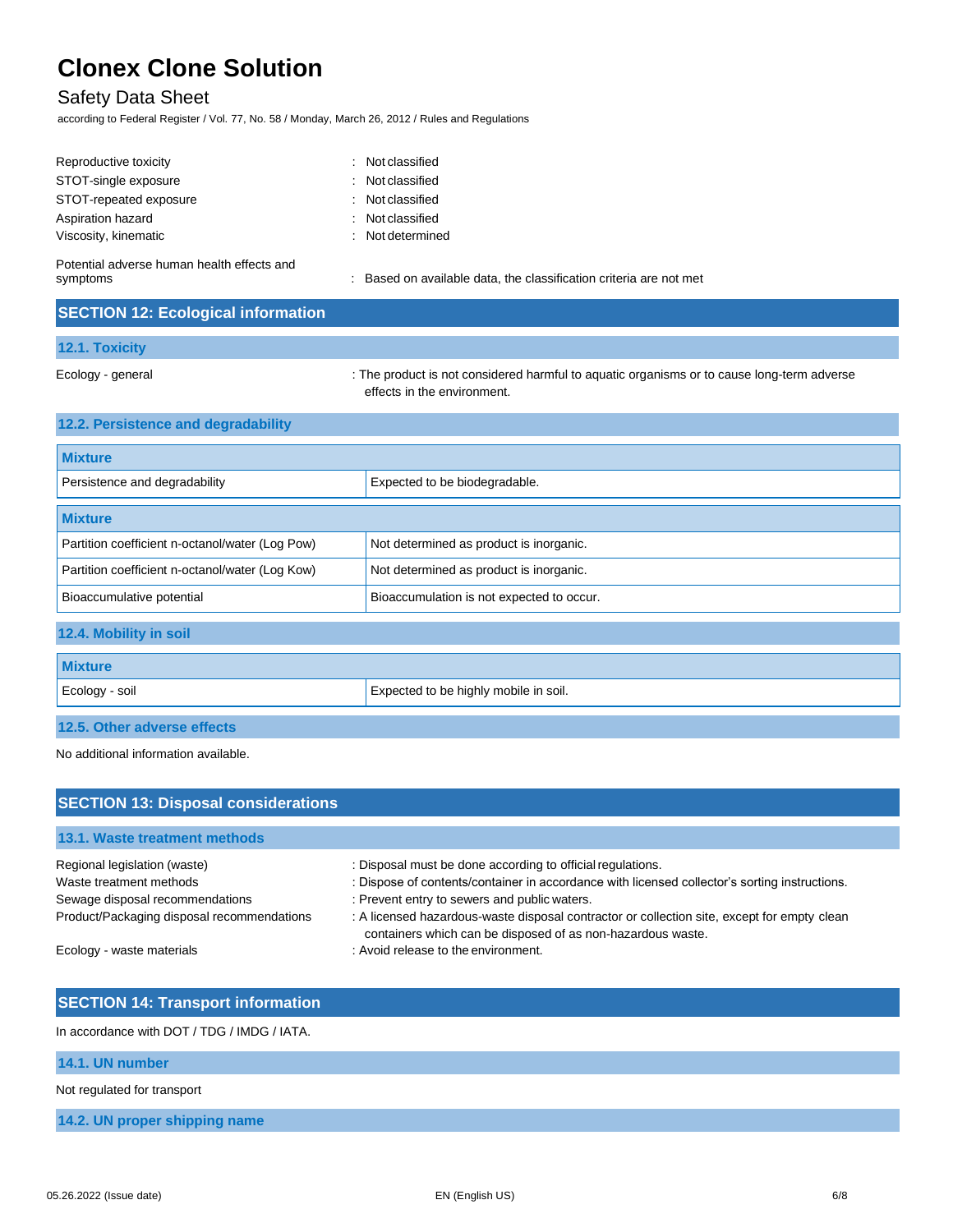### Safety Data Sheet

according to Federal Register / Vol. 77, No. 58 / Monday, March 26, 2012 / Rules and Regulations

| Proper Shipping Name (DOT)                                               | : Not applicable |  |
|--------------------------------------------------------------------------|------------------|--|
| Proper Shipping Name (TDG)                                               | Not applicable   |  |
| Proper Shipping Name (IMDG)                                              | : Not applicable |  |
| 14.3. Transport hazard class(es)                                         |                  |  |
| Proper Shipping Name (IATA)                                              | : Not applicable |  |
| DOT                                                                      |                  |  |
| Transport hazard class(es) (DOT)                                         | : Not applicable |  |
| TDG                                                                      |                  |  |
| Transport hazard class(es) (TDG)                                         | : Not applicable |  |
| IMDG                                                                     |                  |  |
| Transport hazard class(es) (IMDG)                                        | : Not applicable |  |
|                                                                          |                  |  |
| IATA                                                                     |                  |  |
| Transport hazard class(es) (IATA)                                        | : Not applicable |  |
| 14.4. Packing group                                                      |                  |  |
| Packing group (DOT)                                                      | : Not applicable |  |
| Packing group (TDG)                                                      | Not applicable   |  |
| Packing group (IMDG)                                                     | Notapplicable    |  |
| Packing group (IATA)                                                     | Not applicable   |  |
| <b>14.5. Environmental hazards</b>                                       |                  |  |
| Not applicable.                                                          |                  |  |
| No supplementary information available.                                  |                  |  |
| 14.6. Special precautions for user                                       |                  |  |
| DOT                                                                      |                  |  |
| No data available                                                        |                  |  |
| TDG                                                                      |                  |  |
| No data available                                                        |                  |  |
| <b>IMDG</b>                                                              |                  |  |
| No data available                                                        |                  |  |
|                                                                          |                  |  |
| IATA<br>No data available                                                |                  |  |
|                                                                          |                  |  |
| 14.7. Transport in bulk according to Annex II of MARPOL and the IBC Code |                  |  |
| Not applicable                                                           |                  |  |
| <b>SECTION 15: Regulatory information</b>                                |                  |  |
| 15.1. US Federal regulations                                             |                  |  |
|                                                                          |                  |  |

Commercial status of components according to the United States Environmental Protection Agency's Toxic Substances Control Act (TSCA):

All components in this mixture are listed on the TSCA Chemical Substance Inventory.

**SECTION 16: Other information**

#### **Abbreviations and acronyms**